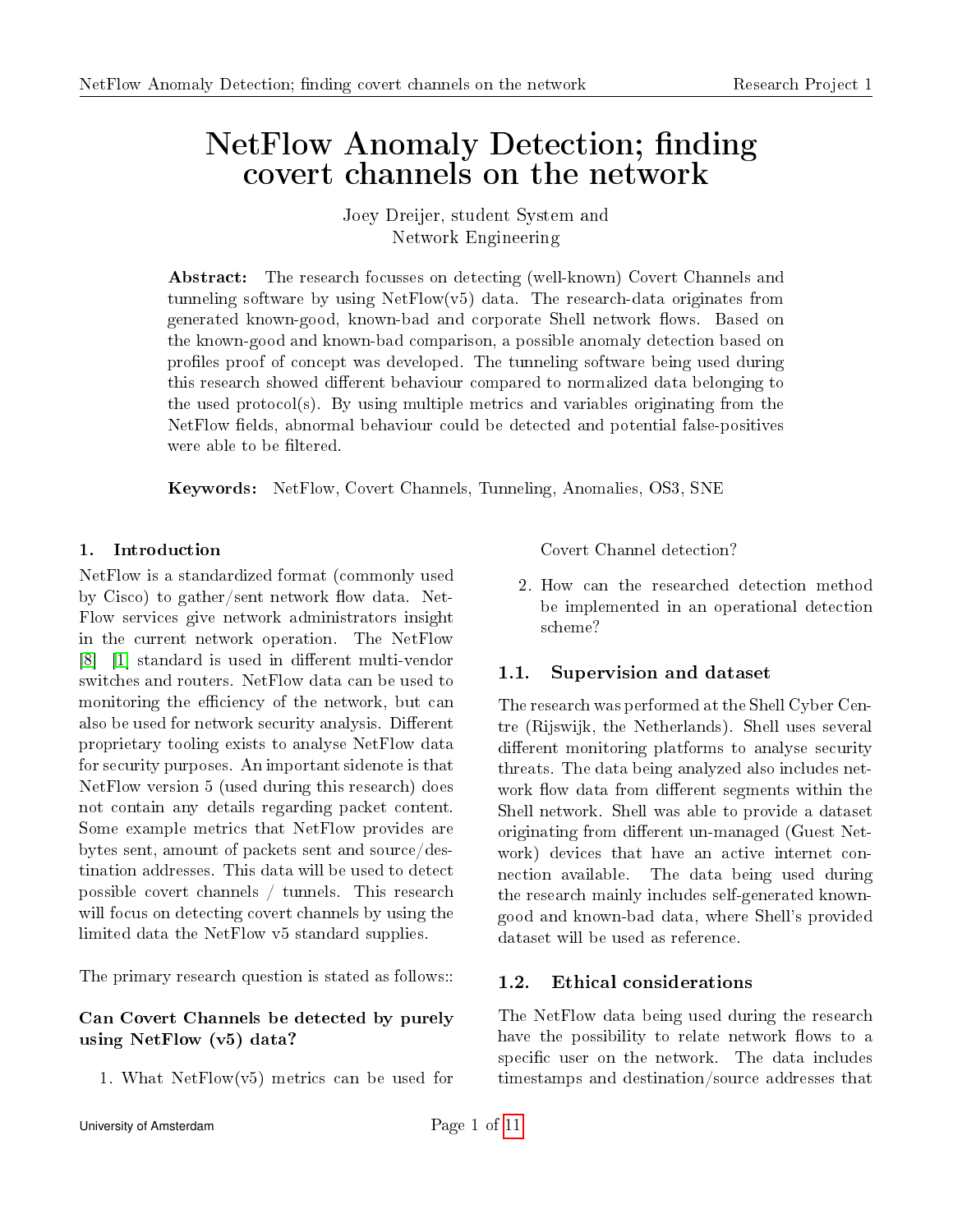may provide user-behaviour statistics. User-specific data has not been included in this report. Concrete examples described have been stripped of any personlized information.

# 1.3. Related work

NetFlow security monitoring has been done in the past. However, the research topics mostly related to malware detection and 'generic' security analysis and monitoring. Research done by van Dijkhuisen and Romao [\[9\]](#page-10-3) demonstrate a concept to detect DDoS attacks via NetFlow anomaly detection. Research done by Pao (et al) and Wei [\[3\]](#page-10-4) show how 'abnormal' traffic can be efficiently detected.

# 2. Background; the Netflow standard

The term 'NetFlow' specifies a standard to effectively collect and send network (IP-based) traffic statistics. NetFlow was originally developed by Cisco for their routing equipment, but was standardized by the IETF since version 9 of the protocol. Using NetFlow, at least 2 different roles are required to analyse NetFlow data:

- 1. An exporter (ex. a switch or router)
- 2. A collector (ex. server)

An exporter is a networking device that sends Net-Flow packets (ie. the statistics) to a receiving server (ie. the collector). The collector parses the NetFlow packets and stores them on either disk or database. Typically, a network administrator would configure a framework and/or interface to read the NetFlow data stored on the collector. An administrator would typically select a 'sample-rate' to determine the amount of NetFlow samples sent to a collector. For this research, no sampling was used on specific protocols. Sampling will introduce different results for detection, this will be discussed later.



An important factor is that NetFlow data works with Flows and not Packets. The exporter sends out NetFlow data for every (or ratio according to sampling) network flow passing through the device. A network flow consists out of the following characteristics:

- A finished TCP session (shut down by  $FIN$ ).
- Inactive traffic exceeding a specified timeout
- Active but continuous traffic exceeding a specified timeout

Since UDP traffic does not make use of session states (while  $TCP$  does), a single UDP flow will be based on the timer and source/destination (port) addresses. By default, a flow is considered one-way traffic. The request and response and considered two different flows. Samples and parsed NetFlow data will not say anything about the packet content, but does provide a summary of the amount of packets and packet sizes. Since NetFlow has been standardized, other network hardware vendors make use of the NetFlow standard to analyse traffic statistics. Both version 5 and version 9 of the NetFlow specification can often be found on switches or routers. NetFlow version 5 is a static specification, meaning that all of the gathered data has to be send in one specific format in the following order and size: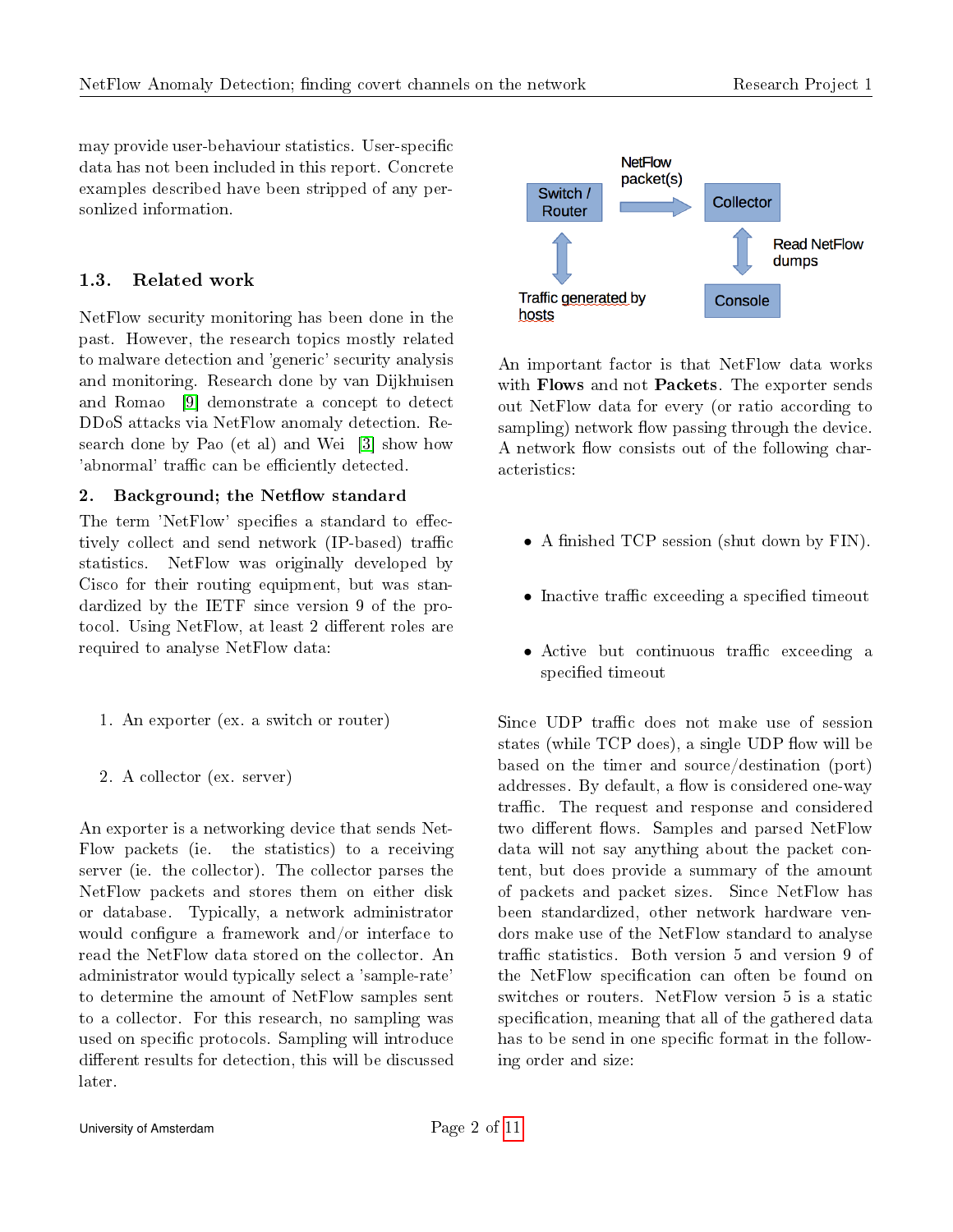| B              | <b>Name</b>      | Description                                                    |
|----------------|------------------|----------------------------------------------------------------|
| 4              | srcaddr          | Source IP                                                      |
| $\overline{4}$ | dstaddr          | Destination IP                                                 |
| $\overline{4}$ | nexthop          | IP address of next-hop                                         |
| 4              | input and output | SNMP index                                                     |
| 4              | dPkts            | Packets in flow                                                |
| 4              | dOcters          | Bytes in flow                                                  |
| 4              | First            | Time start of flow                                             |
| 4              | $_{\rm Last}$    | Time stop of flow                                              |
| $\overline{2}$ | srcport          | Source port                                                    |
| $\overline{2}$ | dstport          | Dstination port                                                |
| $\overline{2}$ | pad1, tcpflags   | TCP flags                                                      |
| $\mathbf 1$    | prot             | Protocol type                                                  |
| $\mathbf{1}$   | tos              | Type of service $(ToS)$                                        |
| $\overline{2}$ | srcas, dstas     | AS Source and dest.                                            |
| 1              | srcmask, dstmask | Mask bits                                                      |
|                | pad2             | Padding unused                                                 |
|                |                  | the compact of the state of the compact of the state of the MC |

An open-source collector and parser such as Nf-

capd/Nfdump [\[10\]](#page-10-5) (by Ntop) is able to store these NetFlow packets in a binary format which can be analysed later on. Based on the basic NetFlow 5 specification, the Nfdump parser will be able to display data that looks like the format below:

```
" Start Time", "End Time", "Duration",
" Source Address", "Source App.",
" Dest . Address " ," Dest . App. " ,
" In Interface ", "Out Interface"
"TCP flags", "Packs", "Size"
```

```
1402704099267 ,1402704099267 ,
```
 $0$ , "208.67.220.220", "53/UDP (domain)",  $"10.141.174.7"$ , " $54817/UDP"$ , " Giga bit Ethernet  $1/1$ ", "Tunnel $3$ ", "...",  $133, 1, 1,$ 

The NetFlow v5 fields that are relevant for (internet) anomaly detection are the source/destination addresses, source/destination ports, the start/stop time of flows, the packets in flows and protocol type. The remainder of the NetFlow metrics will not be used, since only data being sent over the 'internet' is included in this research. The NetFlow 9 standard makes use of user-defined template. This means that NetFlow 9 can include any form of data, as long as it's supported by the vendor. However, NetFlow 9 is not used during this research.

# 3. Detecting the covert channels

An important assumption is that leaking data out of the network via a Covert Channel is 'always' possible. Sending data via covert channel can be done by using many different protocols, but only a few are actively used and available to the public. A few of these covert channels are even available in standard Linux repositories (such as iodine [\[12\]](#page-10-6), ptunnel [\[5\]](#page-10-7) that were used during this research). The following sections will describe what tools and methods have been used to detect some of the popular covert channels.

# 3.1. Tooling

# 3.1.1. Collecting NetFlow data

The Nfcapd [\[10\]](#page-10-5) was used to collect and read Net-Flow data. Shell provided a CSV with network flow statistics, but were (unfortunately) not suitable for detection since several flow metrics were not stored. However, the Shell flow dump was used for backwards-reference and comparison. For this research, known-good and known-bad traffic was created using a company (with policies) laptop that generated mail (imap/smtp) web (http/https), tunnel (openVPN and IPsec) SSH, DNS and SMB traffic. This data was purely used to see how 'normal' (non-malicious) protocol statistics look like. Afterwards, covert channels and network scans were performed to compare the 'malicious' flows with the known-good dataset gathered earlier.

The softflowd [\[7\]](#page-10-8) package was used to generate NetFlow data. Softflowd is able to take a pcap or network interface as input variable and send NetFlow data to a collector.

−−−−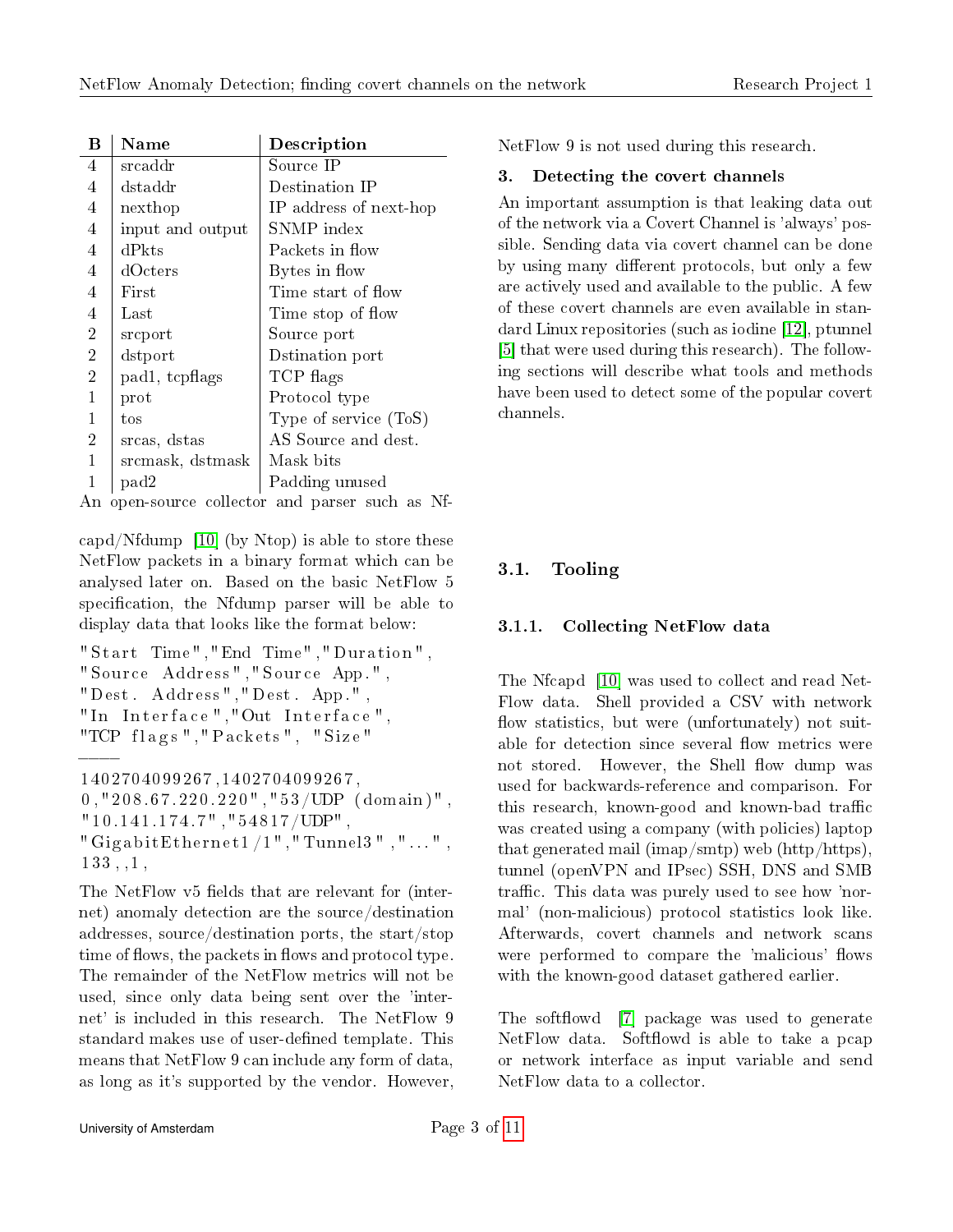

Figure 1: Collecting and storing NetFlow

When the NetFlow data (by softflowd) was sent over the network, the nfcapd daemon stored the information in binary format. This binary format can be read by nfdump, a tool automatically installed when nfcapd is used. Ntop designed their own binary standard for storing NetFlow data. Research done by the University of Twente [\[4\]](#page-10-9) shows that the binary standard and nfdump tool are able to index and search specific data more efficiently compared to a MySQL [\[11\]](#page-10-10) database (as example). Based on this conclusion, NetFlow data will be read from the binary format during this research. However, a MySQL database will also be used to compare 'live' NetFlow dumps with stored known-good protocol statistics.

### 3.1.2. Parsing NetFlow data

Different tooling was required to parse and analyse the NetFlow dumps. A Python module called Pynfdump [\[2\]](#page-10-11) exists inside the PyPi repositories on Python.org. Pynfdump is used as a wrapper for Nfdump to read the collected NetFlow dumps. However, the wrapper does not support the bidirectional format that Nfdump supports itself. The default NetFlow format looks as follows (also when read by pynfdump):

- Source Address
- Destination Address
- Source Port
- Destination port
- Bytes sent
- Packets sent
- Time

During this research, anomaly detection will be based on both responses and requests. Nfdump supports the option to merge the requests and responses (using a simplistic source/destination comparison). Combining the response and requests will display the following additional data:

- Bytes received
- Bytes sent
- Packets sent
- Packets received
- Flow time

The official Python wrapper does not support the previously mentioned bi-directional format. A custom patch was made that enables users to provide the "multiflow=True" variable when calling the pynfdump.read() function. Supplying this variable will return a dictionary with the bidirectional flows.

 $\#!/$ usr / bin / env python . . .  $readIn = pynfdump.Dumper(nfLocation,$  $source = SourceList)$ readIn.set\_where ( $\text{star} = "2014-06-30$  $10:00$ ")

```
entries = ReadIn. search ('',
    m ultiflow=True)
```
. . .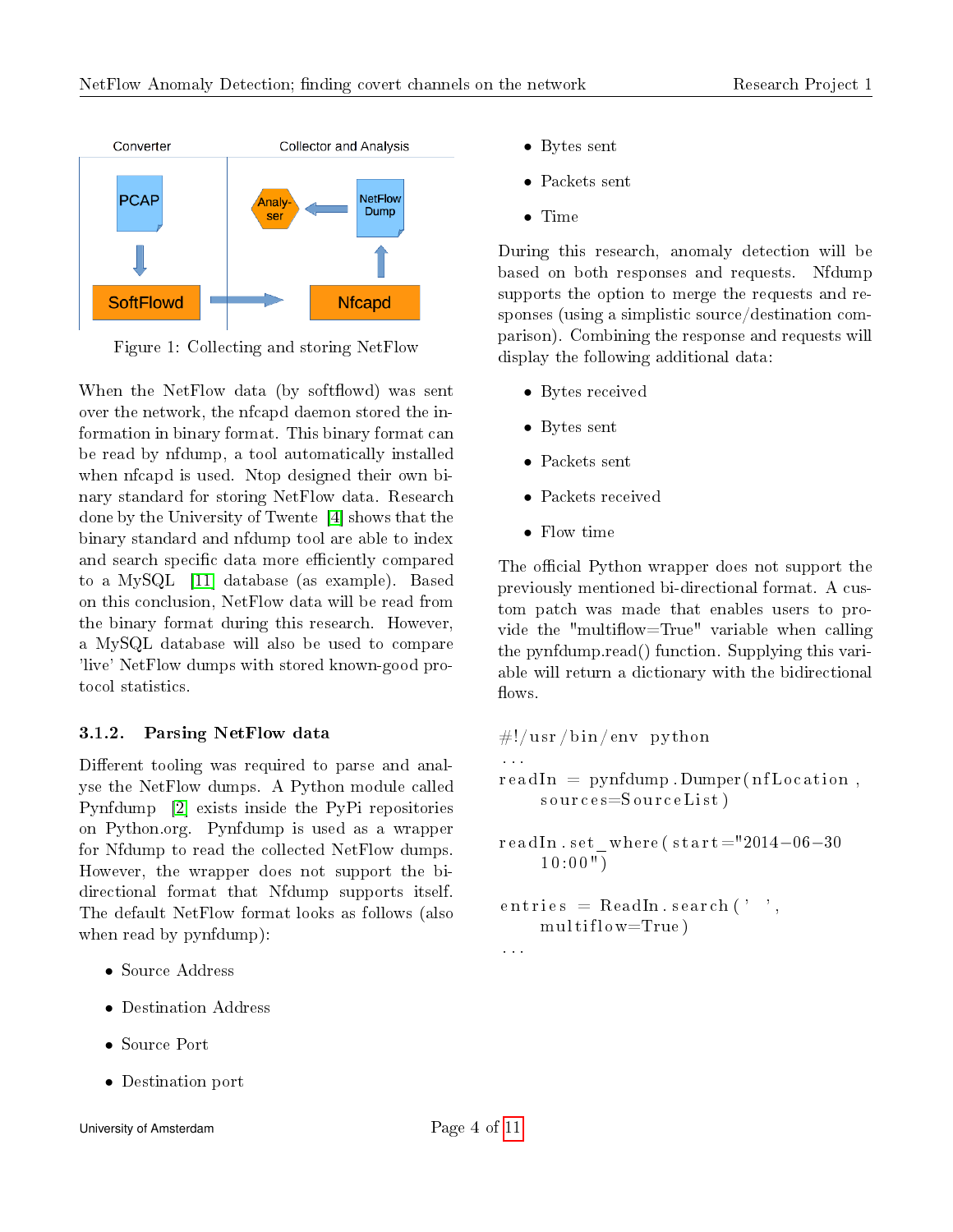### 3.2. Methods

Previous research done by van Dijk [\[9\]](#page-10-3) (et al), demonstrated a working concept of anomaly detection with NetFlow data. Based on this research, a similar aproach was researched used to identify possible covert channels. To perform anomaly detection, different NetFlow samples had to be used. These were:

- 1. Known-good
- 2. Known-bad
- 3. Flow-dump

The known-good consists out of traffic generated by a freshly installed Linux-based virtual machine. This virtual machine generates traffic that consists out of generic browsing, mail traffic, ssh traffic and VPN traffic. These samples do not contain any tunneled/covert channel traffic. The knownbad sample contains both generic traffic and known tunnelled traffic. And finally, a flow-dump provided by Shell was used for reference and test set.

The generated known-good NetFlow dumps were stored inside a MySQL database. For each unique destination port, metrics such as averages and standard deviations were calculated. This was done for each NetFlow field returned by the parser (such as bytes, packets etc). Whenever a specific Net-Flow metric can be distributed via standard deviation, possible anomalies can be detected. The data stored looks like the example below:

|    | Port   Packets Out   Bytes Out   Time |                 |                    | $\cdots$ |
|----|---------------------------------------|-----------------|--------------------|----------|
| 53 | $\vert$ Avg. 1.5                      | $\vert$ Avg: 60 | Avg: $0.242$       |          |
|    | Std: 0.5                              | $\vert$ Std: 30 | $ $ Std: 0.101 $ $ |          |

When the 'known-good' data was stored inside the

database, each new flow will be compared to the stored averages and deviations. Basic anomalies can be defined according to the rules of default distribution: Whenever a metric such as the amount of outgoing packets is higher than  $(3*Std) + Avg$ , the sample belongs to the 0.1% of the outliers. However,  $0.1\%$  of a million flows is still a large number. This may detect anomalies, but won't provide concrete alerting for covert channel detection. Doing anomaly detection purely based on the default distribution rules will result in a high false-positive rate. Only using the default distribution rules is not the only problem, another issue occurs when reporting anomalies based on a single metric.

The NetFlow parser used during this research (Nfdump) tries to correlate average session times for network flows. The collector stored the dumps every 5 minutes. A simple DNS requests will take around 0,2 seconds to get a valid reply. If by pure coincidence another DNS request occurs while using the same source/destination values, the Nfdump parser assumes that these two requests are part of the same flow. If each DNS flow would send 2 packets. Nfdump will display a single flow consisting out of 4 outgoing packets with an average session time of (time of first request) + (time of second request). Depending on the interval when Nfdump stores the NetFlow data, a single flow could look like the below example:

### Source:10.10.0.2:50001 - Destination:8.8.8.8:53 Packets: 4, Time: 4001 seconds

This flow may actually consists out of two DNS requests each only lasting 0,2 seconds and sending 2 packets each. When performing anomaly detection only based on the 'time' metric (as example), alerts would have been generated and resulting in false-positives.

A proposed detection method is by manually creating profiles and maximum offsets for each unique protocol to be analyzed.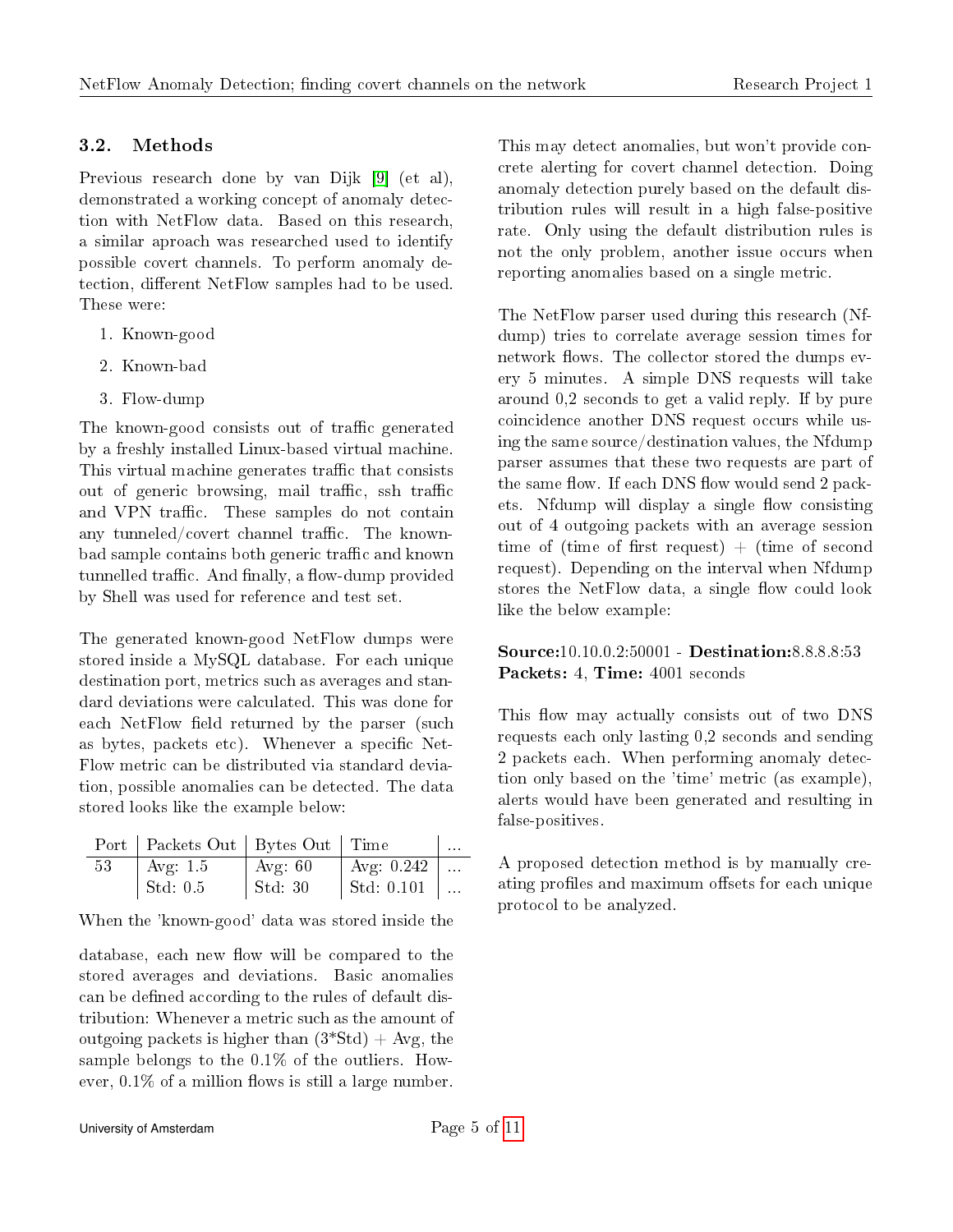

The image shown above demonstrates a brief example how the proof-of-concept detection works. By combining multiple metrics possible false-positives can be limited. An NetFlow analist would specify that a violation of both the time and packet number exceeds the allowed width of the standard deviation (using the Std) should result in an alert. The code snippet below demonstrates how an anomaly (based on a single metric) is detected. The example fetches the average, standard deviation and allowed 'anomaly size' (ie. width of standard deviation) from the MySQL database that holds the knowngood data for each unique protocol. If the 'allowedRange' value is larger (or smaller, not applicable in this case) than the current protocol statistics, an alert is generated.

```
\#!/usr/bin/env python
. . .
if str (result Metric [2]) = "packets out":
  maxDiff = float (resultMetric [3])avgPackOut = float(resultAvg[11])medPackOut = float (resultAvg [26])allowedRange = (maxDiff * medPackOut)+ avgPackOut
```

```
if float (entry ['out_packets']) > aRange:
        genAlert (data, metric)
```
The next section will demonstrate how this example can be used to detect DNS and ICMP tunnels.

### 3.3. Examples; DNS and ICMP

The known-good and known-bad traffic used during the research contains valid and tunnelled DNS requests. To apply anomaly detection based on the methods explained in the previous sub-section, specific NetFlow metrics will have to be chosen that contain a 'most' commonly used value. A clear example of a NetFlow metric that can be used is the outgoing/incoming packet amount for DNS and ICMP.

Figure 2 shows personal known-good and knownbad DNS requests displayed in a histogram. In this dataset, the majority of each 'DNS' flow uses 2 incoming packets to fully complete the request. A smaller amount uses 1 single packet and even less for the other numbers. It is important that a clear majority and minority of flows can be seen per metric to create a proper histogram. After generating the known-good traffic, a DNS tunnel was started. The red arrow on the graph shows the amount of packets the tunnel required to initialize the connection (the blue bar isn't visible). Around 14 packets are sent out in a single DNS flow without any user-data actually being transferred. If the user starts using the tunnel, the amount of packets and session time in a single DNS flow will start to increase.



Figure 2: Packet for most common packet count (in whole packets)

University of Amsterdam  $\qquad \qquad$  Page 6 of [11](#page-10-2)

. . .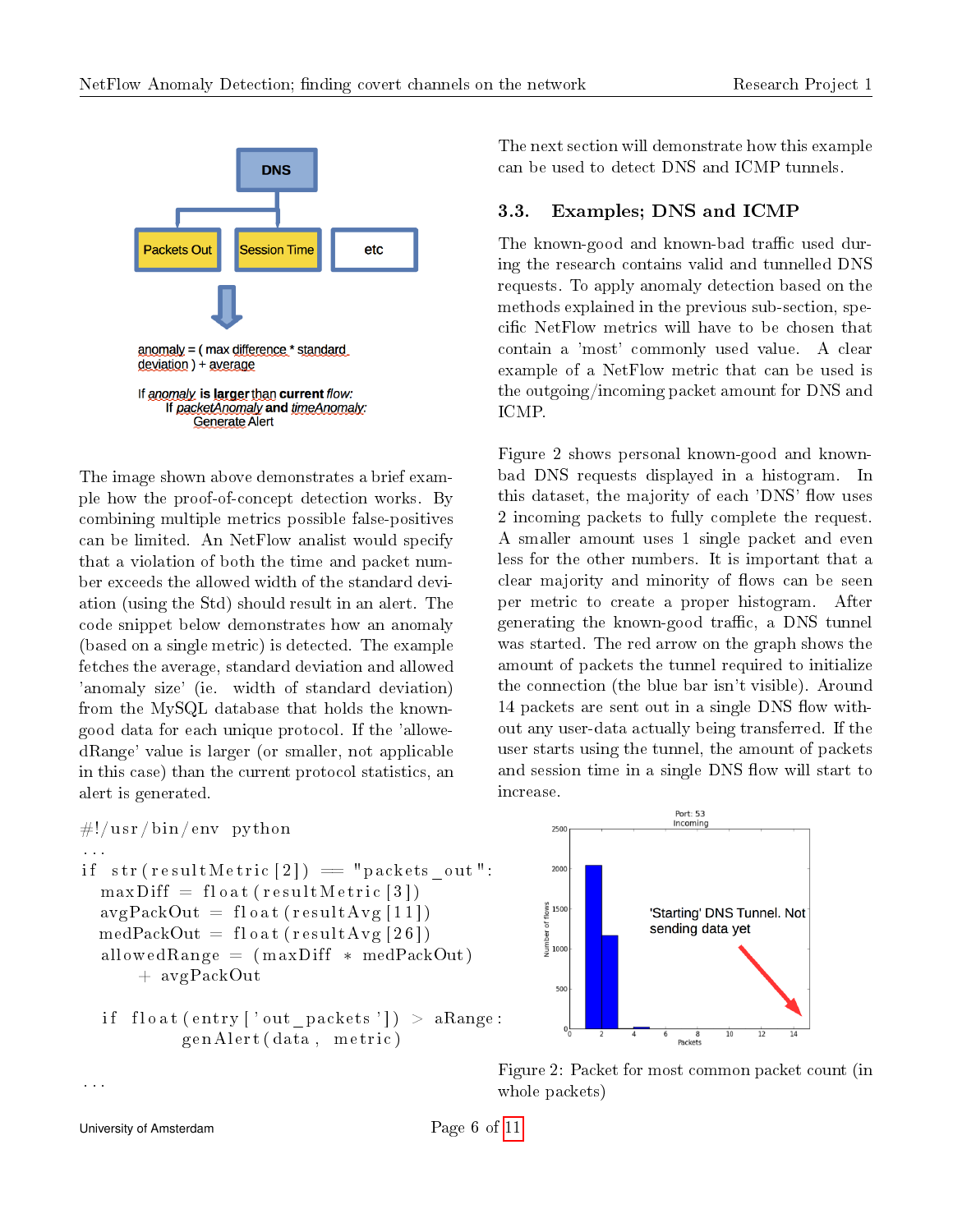# Flow time

Date  $2014 - ($  $2014 - ($  $2014 2014 - 6$  $2014 2014 - ($  $2014 - ($  $2014 - ($  $2014 - 0$ 

# **Bytes rec/sent**

| flow start         | Duration Proto      | Src IP Addr:Port             |             | Dst IP Addr:Port  | Out Pkt | In Pkt Out Byte |      | In <b>Buto</b> Flows |  |
|--------------------|---------------------|------------------------------|-------------|-------------------|---------|-----------------|------|----------------------|--|
| 07-01 13:53:55.948 | 15.029 CMP          | 145.100.104.55:0             | $\lt$ - $>$ | 10.0.2.15:0.0     |         | $16$            |      | 1344                 |  |
| 07-01 13:54:09.976 | $0.012$ JDP         | $10.0.2.15:50556$ <->        |             | 208.67.220.220:53 |         |                 | 106  |                      |  |
| 07-01 13:54:10.977 | $0.012$ UDP         | $10.0.2.15:37016$ <->        |             | 208.67.220.220:53 |         |                 | 106  |                      |  |
| 07-01 13:54:02.963 | $0.012$ UDP         | $10.0.2.15:49206$ <->        |             | 208.67.220.220:53 |         |                 | 106  |                      |  |
| 07-01 13:53:56.951 | $0.012$ UDP         | $10.0.2.15:38215$ <->        |             | 208.67.220.220:53 |         |                 | 106  | 73                   |  |
| 07-01 13:54:00.960 | $0.011$ UDP         | $10.0.2.15:53169$ <->        |             | 208.67.220.220:53 |         |                 | 106  |                      |  |
| 07-01 13:54:09.001 | $A$ $A$ $B$ $D$ $P$ | $10.0.2.15:43867$ <->        |             | 208.67.220.220:53 |         |                 |      |                      |  |
| 07-01 13:53:55.939 | 15.029 ICMP         | $145.100.104.55:2048$ <->    |             | 10.0.2.15:0.0     | 16      |                 | 1344 |                      |  |
| 07-01 13:54:05.969 | $0.013$ UDP         | $10.0.2.15:36753 \leftarrow$ |             | 208.67.220.220:53 |         |                 |      |                      |  |
|                    |                     |                              |             |                   |         |                 |      |                      |  |

Figure 3: Nfdump displaying ICMP traffic

Figure 3 shows the distribution of total session times for a DNS request. The time includes the total flow length combining both the request and response. The histogram rounds the session timers to  $0,10$  seconds. Most of the DNS flows take between 0,0-0,10 seconds to complete. The DNS tunnel was inactive during the time of use and is displayed far outside (to the right) the histogram shown above.The combination of longer session time and amount of packets sent may indicate an anomaly compared to the normalized DNS traffic statistics stored earlier.



Figure 4: Packet for most common flow times (per 0.10 seconds)

A similar aproach can be done via possible ICMP tunnels. Statistics of ICMP traffic can be monitored for possible anomalies based on several different Metrics. However, having a low false-positive rate depend on nature of the known-good traffic (same applies for DNS tunnels). Simple ping requests can be very common at IT-departments to check for uptime or test connectivity. When no variables are altered, a ping is sent every second with a fixed amount of bytes using a single ICMP packet. Both the request and response should contain (somewhat) identical data.

Packet count

'True' automized anomaly detection is very difficult to perform due to the dynamic nature of networks. The sample (reference) data received from Shell contains 2 million DNS requests. When performing a query that checks for DNS flows with more than 12 packets outgoing in a single flow (the aprox. amount required to set up a tunnel), 0,0005% of the two million records came back as a possible alert. However, the flow time was quite long as well (several minutes, even tens of minutes). The exact nature is still unknown, since it is not known if the traffic was 'bad' or not. The question still remains if these 'anomalies' are the cause of a flow-parsing bug (as explained on page 5) or if a long-lasting DNS flow was legitimately performed.

### 3.4. Examples; Other uses

Using NetFlow data can also be used to detect other types of malicious traffic; such as DDoS attacks or portscans. Both portscans and (traffic-based) DDoS attacks can be detected by means of anomaly detection. Alerts can be generated whenever a large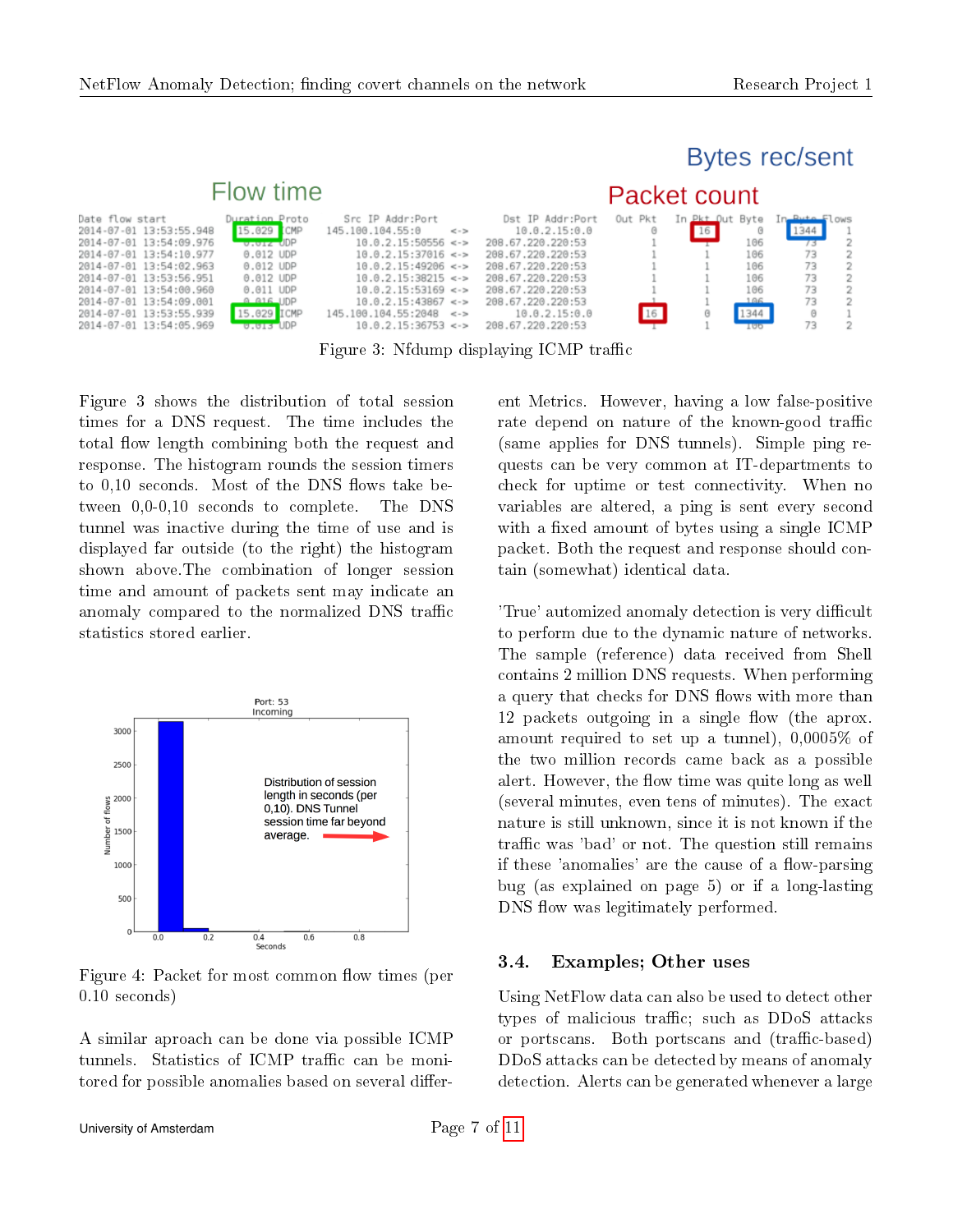amount of traffic is detected to many unique (previously un-used) ports or when an 'abnormal' amount of traffic is detected to an active service. However, in the case of portscans another detection method can be implemented. Whenever an attacker attempts to detect open ports on a system with a filtering firewall, the bi-directional NetFlow dump will display non-responsive requests as seen in Figure 5. Note: As explained in the 'Background'

section, the NetFlow collector being used tries to wait for finished or timed-out TCP sessions. When performing a half-open portscan (only checking if a SYN is received), the actual portscan flows will be stored when the time-out expires. This means realtime portscan detection is not possible with the configuration used during this research. During this research, the portscan was seen 20 minutes later.

# Packets sent **Packets received**

| $0.000$ TCP                                                                                                                                                                                                          | $10.0.2.15:57693$ <->    | 145, 100, 104, 55: 3000 |  | 60 |  |
|----------------------------------------------------------------------------------------------------------------------------------------------------------------------------------------------------------------------|--------------------------|-------------------------|--|----|--|
| $0.000$ TCP                                                                                                                                                                                                          | $10.0.2.15:36016$ <->    | 145.100.104.55:9595     |  | 60 |  |
| 0.000 TCP                                                                                                                                                                                                            | $10.0.2.15:57954$ <->    | 145.100.104.55:33       |  | 60 |  |
| $0.000$ TCP                                                                                                                                                                                                          | $10.0.2.15:57230 \leq x$ | 145.100.104.55:1248     |  | 60 |  |
| $0.000$ TCP                                                                                                                                                                                                          | $10.0.2.15:39538$ <->    | 145.100.104.55:1055     |  | 60 |  |
| $0.000$ TCP                                                                                                                                                                                                          | $10.0.2.15:60249$ <->    | 145.100.104.55:1075     |  | 60 |  |
| $0.000$ TCP                                                                                                                                                                                                          | $10.0.2.15:39512$ <->    | 145.100.104.55:1044     |  | 60 |  |
| 0.000 TCP                                                                                                                                                                                                            | $10.0.2.15:59968$ <->    | 145.100.104.55:255      |  | 60 |  |
| 2014-07-01 12:42:33.146<br>2014-07-01 12:42:31.408<br>2014-07-01 12:42:33.222<br>2014-07-01 12:42:32.474<br>2014-07-01 12:42:30.242<br>2014-07-01 12:42:33.220<br>2014-07-01 12:42:32.207<br>2014-07-01 12:42:32.763 |                          |                         |  |    |  |

Figure 5: NetFlow dump snippet of a portscan

### 4. Conclusion

### Is it possibe to detect Covert Channels via NetFlow (v5) data?

It is indeed possible to detect some of the popular covert channel / tunnelling packages available. However, NetFlow v5 only provides limited data and detection purely relies on flow metrics. If a malicious user manages to craft a covert channel that 'behaves' (ie. taking time and packet numbers into account), it will be much harder to detect.

### What metrics can be used to detect Covert Channels?

The two examples mentioned in this report make use of the packet numbers and session time. Of the two examples mentioned, DNS is the most variable protocol; packet sizes and count differ frequently depending on the DNS requests. Abnormal ping behaviour could possibly be easier to detect. On all modern platforms (Windows/Linux/Mac) a standard ping is sent out with an interval of a single second per packet. In some cases, the ex-

act amount of bytes stay the same. In short; to detect tunnels via these non-http protocols, the time/session length metric is most important, since the amount of packets and bytes sent in relation to the total time may indicate possible tunnel activity.

### Can these detection methods be implemented in a function monitoring scheme?

Proprietary tooling already exists to detect abnormal activity on the network. ArcSight is able to analyse NetFlow for possible malicious behaviour. However, anomaly detection can be seen in it's broadest form; detecting sudden peaks in traffic, machines not receiving traffic at all,  $(D)$ DoS attacks etc. For this research a proof-of-concept detection tool was developed. The proof-of-concept compares known-good example data with recent network flows received by a NetFlow collector. For each unique protocol, different metrics were selected that are analysed for anomalies. Whenever all these metrics (ex. both time and packets) exceed the allowed border value compared to the known-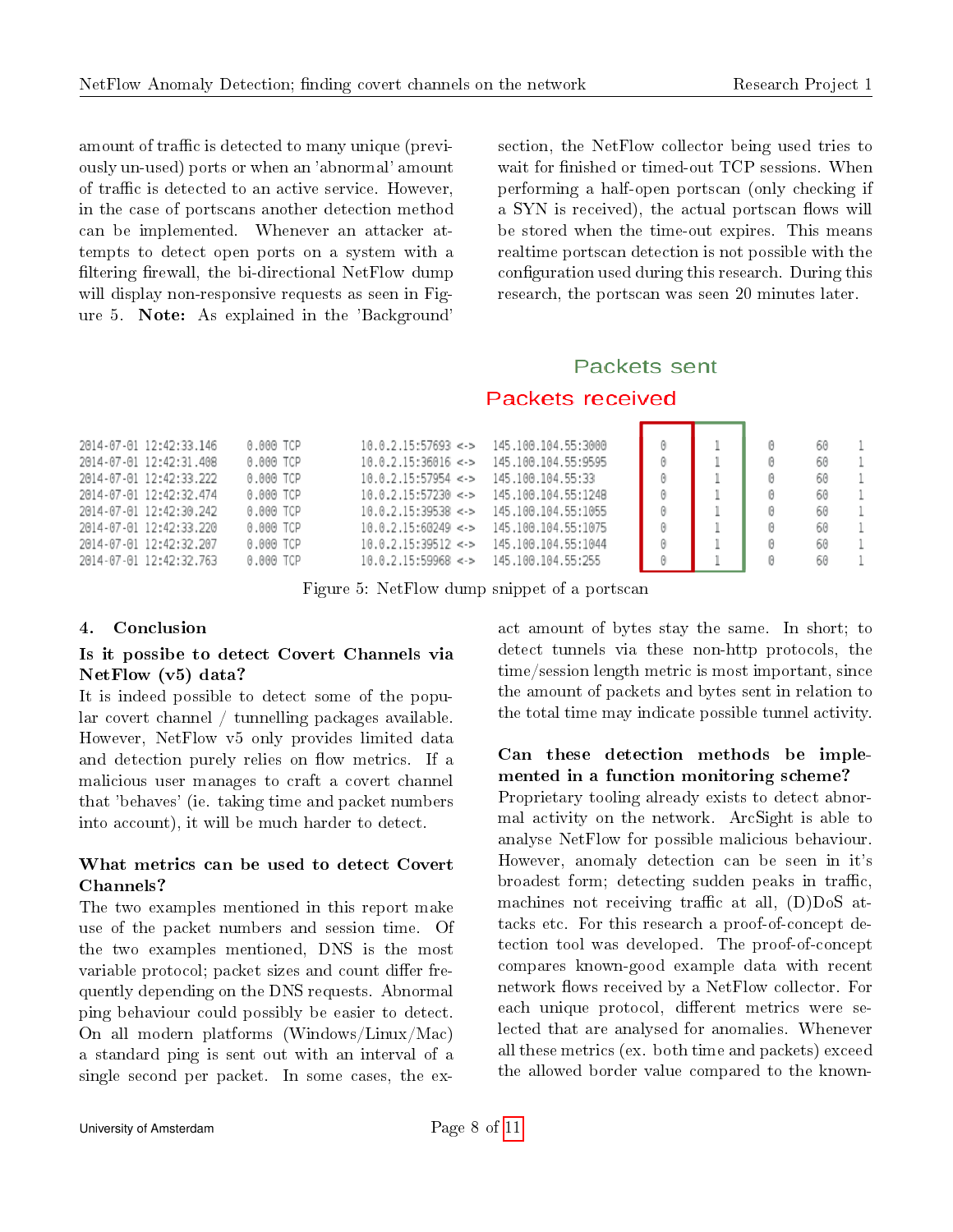good, an alert is raised. In practice, this method is very difficult to perform. The PoC assumes that the flows are not sampled (as is often the case with NetFlow). Limiting the amount sample rate may introduce missed alerts. Next to that, depending on the NetFlow collector and parser, false-positives may be generated by aggregated flows.

### 5. Future work

During this research, no NetFlow sampling was used. Future research should test the effectivity of similar detection methods when NetFlow sampling is in place. Furthermore, many anomaly detection tools are already available. FlowMatrix [\[6\]](#page-10-12) is one of the few open-source tools out there but is very outdated (2010). Future research could test the effectivity of other (proprietary) NetFlow analysis tools and see if they can detect popular covert channels without verifying packet content or using static signatures. Furthermore, the Shell sampledata used during this research was not verified (ie. know whether malicious traffic took place or not) and the known-good and known-bad data was generated based on limited network traffic. Future research could implement similar detection methods on a larger (and verified) dataset.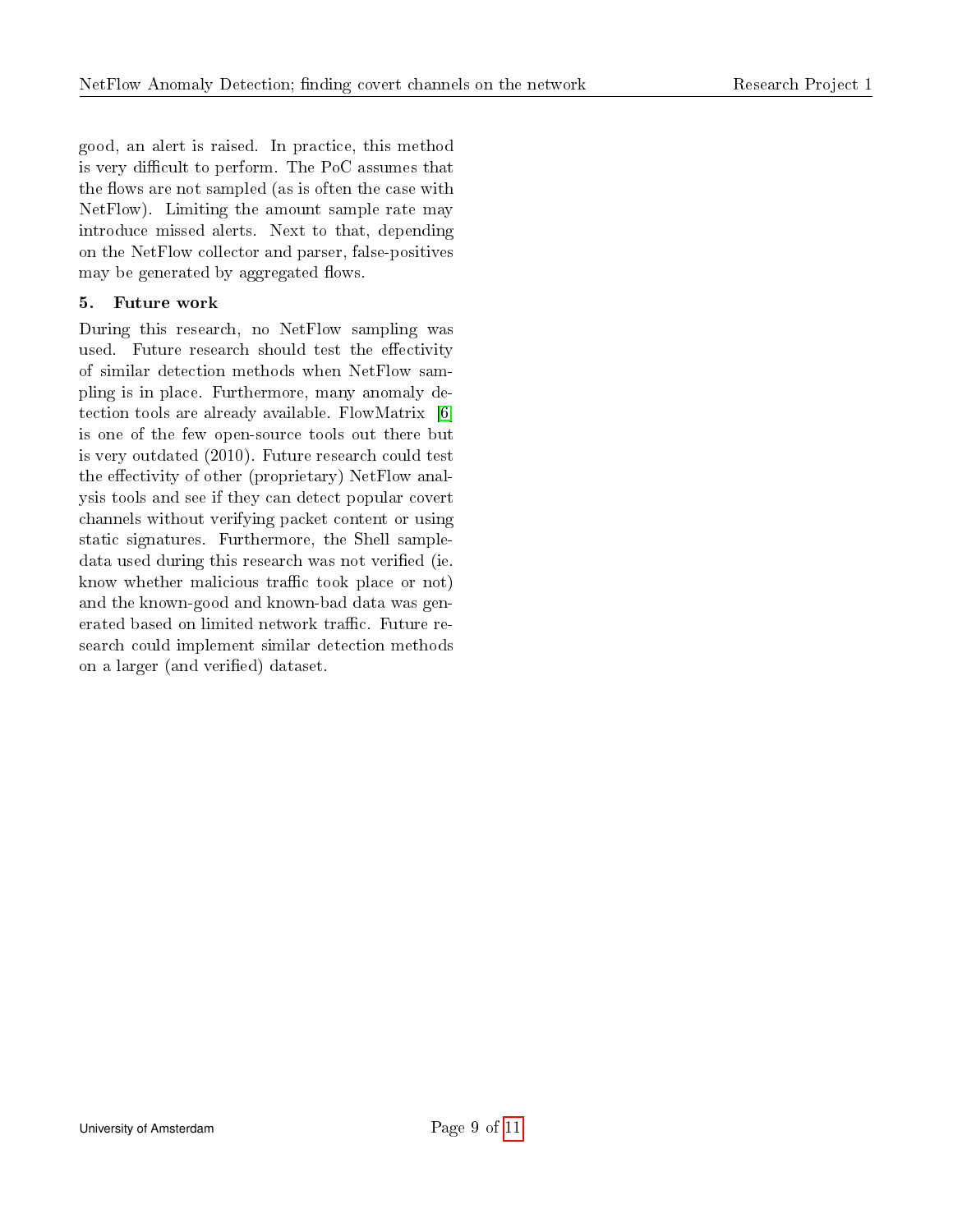#### 6. Annex

### 6.1. Proof-of-concept

To effectively test the dataset, a proof-of-concept web-interface was developed. The web-interface makes use of the functionality as explained in the

anomaly detection section. The statistics page shows the averages, standard deviations and variable width of deviation for each unique protocol. A combination of multiple metrics (for alerting) can be selected here.

| NetFlow Analysis     |    |              |                                                                  |                                                     |                                                                 | Dashboard                                                       | Profile<br>Settings                                       |
|----------------------|----|--------------|------------------------------------------------------------------|-----------------------------------------------------|-----------------------------------------------------------------|-----------------------------------------------------------------|-----------------------------------------------------------|
| Overview             | ID | Port         | Packets In                                                       | Packets Out                                         | Bytes In                                                        | <b>Bytes Out</b>                                                | Avg. Time                                                 |
|                      |    | $\mathbf{0}$ | A: 1.5                                                           | A:0                                                 | A:60                                                            | A:0                                                             | A: 3.604                                                  |
| Plugins<br>Protocols |    |              | M: 0.5<br>$Enable:$ $Offset:$                                    | M: 0<br>Enable: Offset:                             | M: 20<br>Enable: Offset:                                        | M: 0<br>Enable: $\Box$ Offset:                                  | M: 3.604<br>Enable: Offset:                               |
| Graphs<br>Anomalies  |    | 53           | A: 1.52967<br>M: 0.567818822035<br>Enable: $\Box$ Offset: $\Box$ | A: 1.50349<br>M: 0.546674891178<br>Enable: □Offset: | A: 96.6789<br>M: 36.3668748861<br>Enable: $\Box$ Offset: $\Box$ | A: 196.171<br>M: 90.4012698861<br>Enable: $\Box$ Offset: $\Box$ | A: 0.211935<br>M: 3.72372386636<br>Enable: $\Box$ Offset: |

Figure 6: Screenshot of statistic page

| Whenever an anomaly is detected based on the val-  |  |
|----------------------------------------------------|--|
| ues seen in the statistics page, the Python module |  |

would push an alert to the database.

| <b>NetFlow Analysis</b> |                                                                                                                                                                                                                                                                                                                                                                                                                                                                                                                                                                                |  |  |  |  |  |  |  |
|-------------------------|--------------------------------------------------------------------------------------------------------------------------------------------------------------------------------------------------------------------------------------------------------------------------------------------------------------------------------------------------------------------------------------------------------------------------------------------------------------------------------------------------------------------------------------------------------------------------------|--|--|--|--|--|--|--|
| Overview                | Protocols                                                                                                                                                                                                                                                                                                                                                                                                                                                                                                                                                                      |  |  |  |  |  |  |  |
| Plugins                 |                                                                                                                                                                                                                                                                                                                                                                                                                                                                                                                                                                                |  |  |  |  |  |  |  |
| Protocols               | The below table lists the alerts triggered by the NetFlow analysis system. The alerts are generated by eit<br>system. The table will list the input source where the alert originated from                                                                                                                                                                                                                                                                                                                                                                                     |  |  |  |  |  |  |  |
| Graphs                  | Timestamp: Specifies the START time of the flow                                                                                                                                                                                                                                                                                                                                                                                                                                                                                                                                |  |  |  |  |  |  |  |
| Anomalies               | <b>Port:</b> Destination Port of the flow<br><b>Packets in:</b> Amount of packets (int) incoming. Note: in == TO DESTINATION (externally)<br><b>Packets out:</b> Amount of packets (int) outgoing. Note: out == FROM DESTINATION (to internal)<br>Bytes in: Amount of bytes incoming. Note: in == TO DESTINATION (externally)<br>Bytes out: Amount of bytes outgoing. Note: out == FROM DESTINATION (to internal)<br><b>Time</b> Specifies the total duration of flow (total session, incoming $+$ out)<br><b>Origin</b> Specifies the origin of the alert (anomaly or plugin) |  |  |  |  |  |  |  |
|                         | ID<br>Timestamp<br>Packets In<br>Packets Out<br>Source<br>Dest<br>Port                                                                                                                                                                                                                                                                                                                                                                                                                                                                                                         |  |  |  |  |  |  |  |
|                         | 2014-06-30 13:45:45<br>10.0.2.4<br>145.100.104.55<br>14<br>28<br>53<br>14                                                                                                                                                                                                                                                                                                                                                                                                                                                                                                      |  |  |  |  |  |  |  |
|                         |                                                                                                                                                                                                                                                                                                                                                                                                                                                                                                                                                                                |  |  |  |  |  |  |  |

Figure 7: Screenshot of alerts page